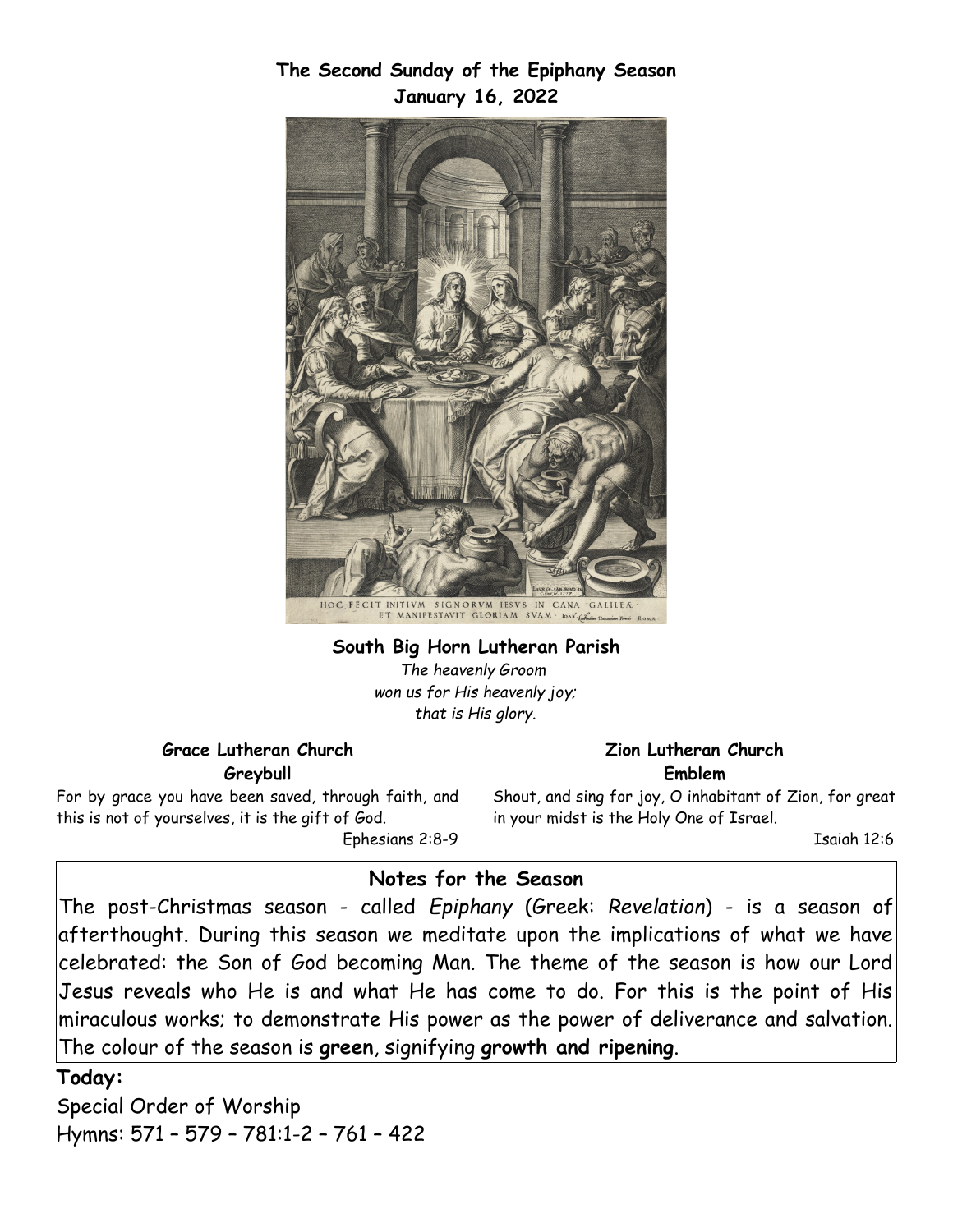**Pastor Tinglund is away on vacation today.** We thank the men of our congregations who serve us with the Word of God and lead us in our worship this morning for their service and their willingness to serve.

## **Just so we do not forget:**

*Our Father, who art in heaven. What does this mean?*

With these words God tenderly invites us to believe that He is our true Father and that we are His true children, so that with all boldness and confidence we may ask Him as dear children ask their dear Father. *Of the Small Catechism*

**This we believe** *– from the Confessions of our Church*

So the worship and divine service of the Gospel is to receive gifts from God. On the contrary, the worship of the Law is to offer and present our gifts to God.

*Apology of the Augsburg Confession*

**Pastor Tinglund is gone for vacation**, and shall be through Friday. Messages can be left at cell phone 605-228-9216. Should a need for immediate Pastoral assistance arise, feel free to call Pastor Korb of Worland at 307-388-4044.

**Regular Voters' Meeting** in both our churches on Sunday, January 30, after worship. Lunch at Zion, sponsored by Thrivent. Members are asked to bring salads or desserts.

**TTGNAJ Convocation in Casper** February 11-12. Rev Dr. Adam Koontz of Concordia Theological Seminary will be speaking on how the Church can and should respond to increasing hostility from society, particularly in connection with the confusion in common culture about sexual identity and biology. Folders with further information are available. The deadline for registration is January 31.

**A Stewardship Thought for the Sunday:** Part of our readings today is John 2:3 – "When the wine ran out, the mother of Jesus said to him, 'They have no wine.' " Behold the faith of Mary. She sees a problem and simply lays it before her Son and Lord, saying, "They have no wine." She does not offer a proposed solution, and she does not demand. She simply states her need and waits for the Lord's response. She trusts that the Lord is a giver, and she knows that He always provides. May such a faith be ours!

*From the LCMS Stewardship Ministry*

**A Life Thought from Lutherans for Life:** God chose humankind in Christ Jesus. God chose you with the celebration of a wedding (John 2:11). God chose you with the love a husband has for his bride (Isaiah 62:4-5). God chose you and all offspring of Adam and Eve (Psalm 128:3). God chose you and every variety of human being, chose us into existence, chose us with forgiveness, chose us for making a difference (1 Corinthians 12:4-6).